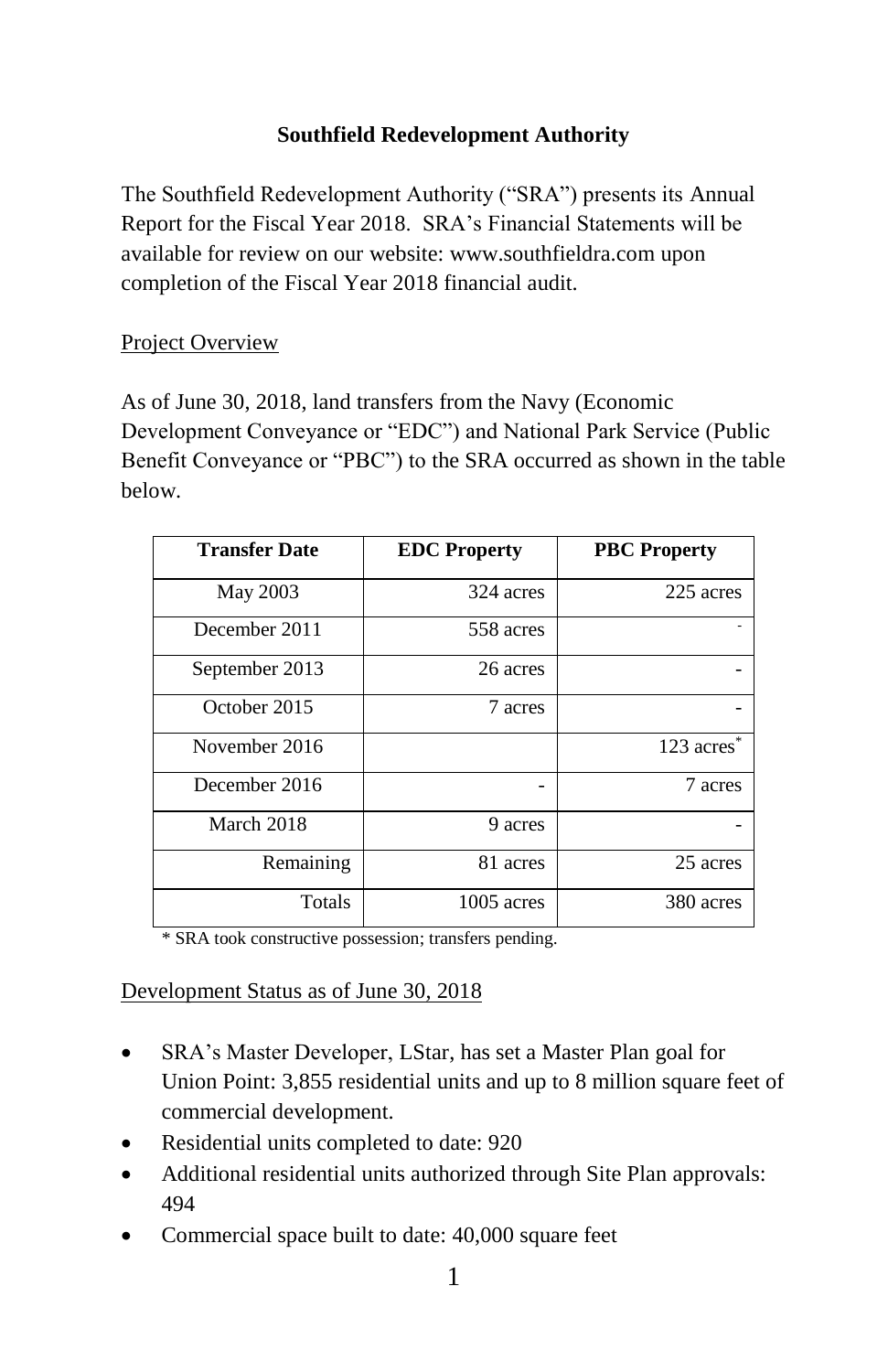• Additional commercial space authorized through Site Plan approvals: 33,482 square feet

## Horizontal Projects

Beam Street

• Revised Definitive Subdivision Plans were approved by the ASB on January 17, 2018.

Discovery Drive and Endeavor Boulevard

• Definitive Subdivision Plans were approved by the ASB on January 17, 2018. A Notice of Intent was approved by the Conservation Commission on April 18, 2018. Revised Definitive Subdivision Plans were approved by the ASB on June 6, 2018.

Snow Bird Avenue/Beam Street/Trotter Road Extensions

• Definitive Subdivision Plans were approved by the ASB on June 20, 2018.

Vertical Projects

John M. Corcoran & Co. – Town Center Apartments (265 units)

• As of June 30, 2018 - 202 units constructed

Northland Residential – Dorset Park (26 single family homes)

As of June 30,  $2018 -$  all 26 units constructed

Pulte Homes of New England - Brookfield Village (108 mixed units)

As of June 30,  $2018 - 75$  units constructed

Pulte Homes of New England - Woodstone Crossing (200 units)

As of June 30,  $2018 - 100$  units constructed

William B. Rice Eventide – Fairing Way (216 apartments)

• As of June 30, 2018 – Phase 1 complete: 104 units and the long-term care facility constructed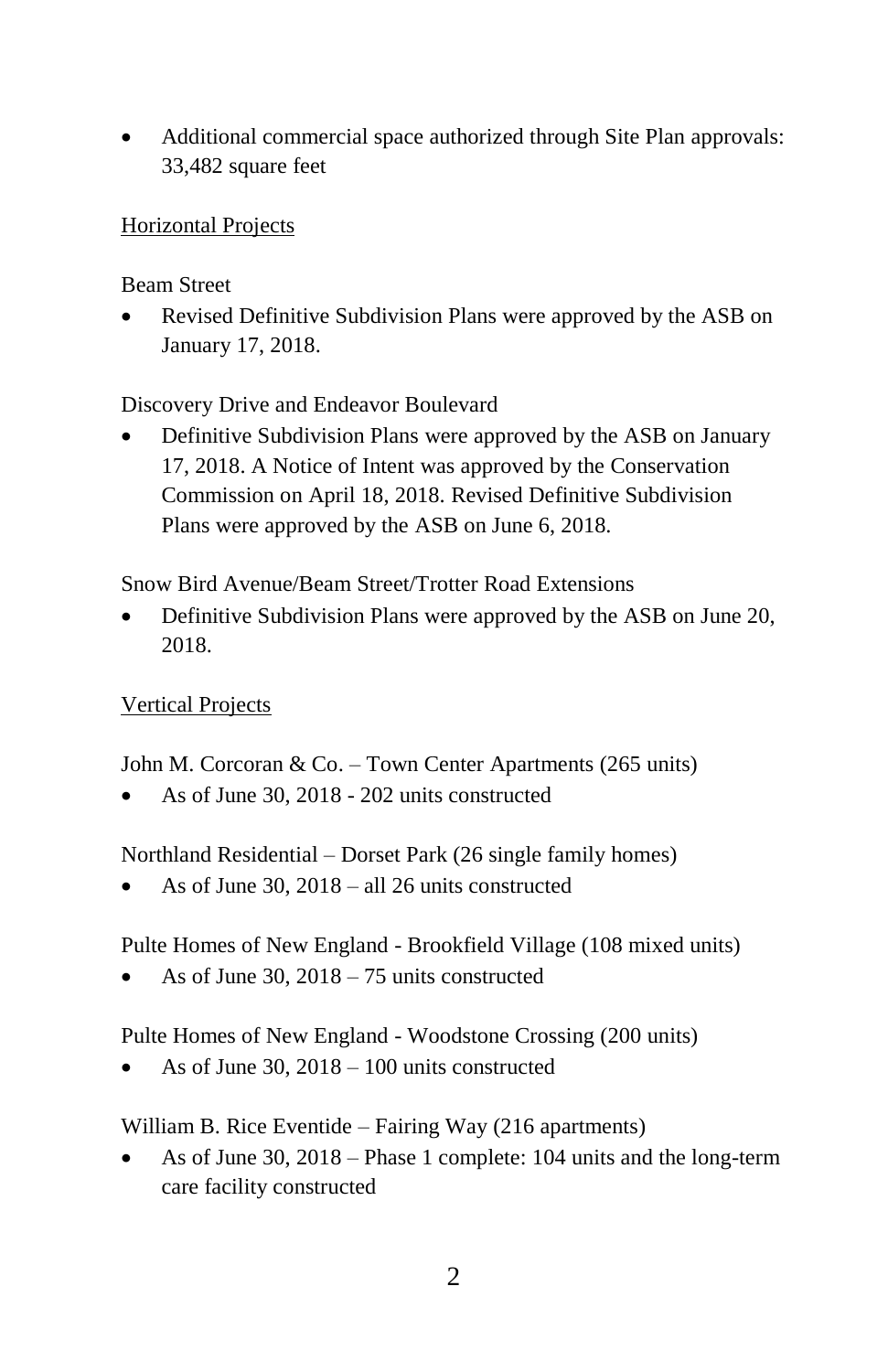LStar Recreation Complex (25 acres)

• As of June 30, 2018 – Construction of four synthetic turf fields near completion. Other site improvements still under construction.

# Stonebridge (45 single family homes)

• Development Plan approved by SPGA, and Definitive Subdivision Plans approved by ASB both on July 10, 2017

# Financial - Revenues and Expenses

The Fiscal Year 2018 General Fund operating budget, as amended on April 4, 2018, was approved at \$2,168,340.38. Debt service for the 2010A Infrastructure Bond comprised approximately 52% of the budget. Fund Balance reserves would be utilized for any shortfall between Revenues and Expenses.

# Southfield District Tax Rate

Tax rates are approved by the Massachusetts Department of Revenue based upon all revenue receivables. The tax recapitulation (RECAP) requires reporting of all anticipated income and all authorized expenditures for a given year. This calculation yields a tax rate.

- FY18 Southfield Certified Values \$262,537,190
- A single tax rate of \$0.50 for the District was approved and a district tax levy \$131,268 in district tax.

# Infrastructure Bond

The 2010A Infrastructure Development Revenue Bonds ("Bonds") in the amount of \$12.55 million were issued on August 9, 2010. The Bonds are secured by Assessments and Pledged Revenues levied on each Parcel of Assessed Property. The Assessments have been imposed upon the real property within the boundaries of SouthField and are limited to those properties transferred under FOST 1 and 2 (June 2006 conveyance to LNR South Shore, LLC). Assessments are equal to the interest and principal on the Bonds and estimated administrative expenses related to the Bonds. The Assessment Roll is updated each Tax Year. In FY18, the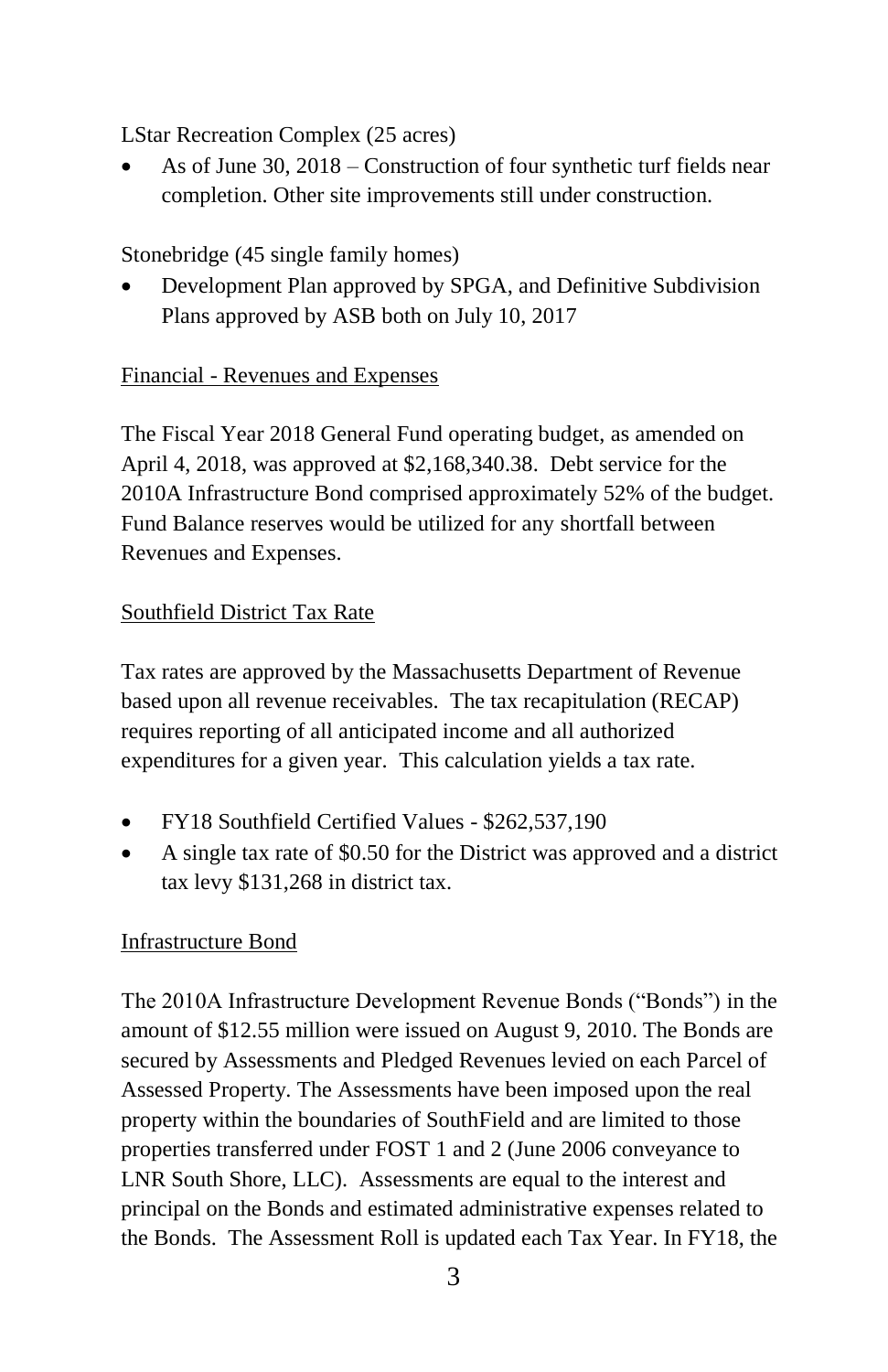SRA and Host Communities were required to pledge \$716,535 from dedicated tax revenue toward the debt obligations. The Special Assessment incurred to unimproved land owners as of January 1, 2017 was \$436,905. Together these two amounts totaled the FY18 bond cost of \$1,153,440.

### Parkway Bond

Utilizing funds from the Commonwealth of Massachusetts, construction of the East-West Parkway ("Parkway") began in 2010. With the initial construction phases of the Parkway completed, the roadway opened in August of 2013. An Amendment to the Parkway Financing Agreement deferred the obligation to June 30, 2020. This amendment deferred aggregate deficiency obligations from FY13 through FY19 amortizing any amount due over the existing Parkway debt service in annual pro rata amounts. All Parkway deficiencies are certified by the Massachusetts Department of Revenue.

### Free Cash

The undesignated fund balance in the general fund at the end of each fiscal year is submitted to the Massachusetts Department of Revenue for certification of Free Cash. The chart below indicates those amounts certified in prior years.

| <b>FREE CASH</b>    |           | FY16      | FV17      |
|---------------------|-----------|-----------|-----------|
| <b>General Fund</b> | 2.931.696 | 2 272 568 | 2 105 896 |

As of the time of this writing, the FY2018 free cash has not been certified.

### Other Post-Employment Benefits ("OPEB")

GASB Statement 45 requires state and local governments to begin reporting OPEB costs and obligations. This statement requires that the annual cost and liability associated with OPEB be computed and gradually accounted for within the governmental entity's books and records. With the SRA having fewer than 100 participants covered under the plan it is eligible for an alternative measurement method of reporting. The report includes the calculation for the Actuarial Accrued Liability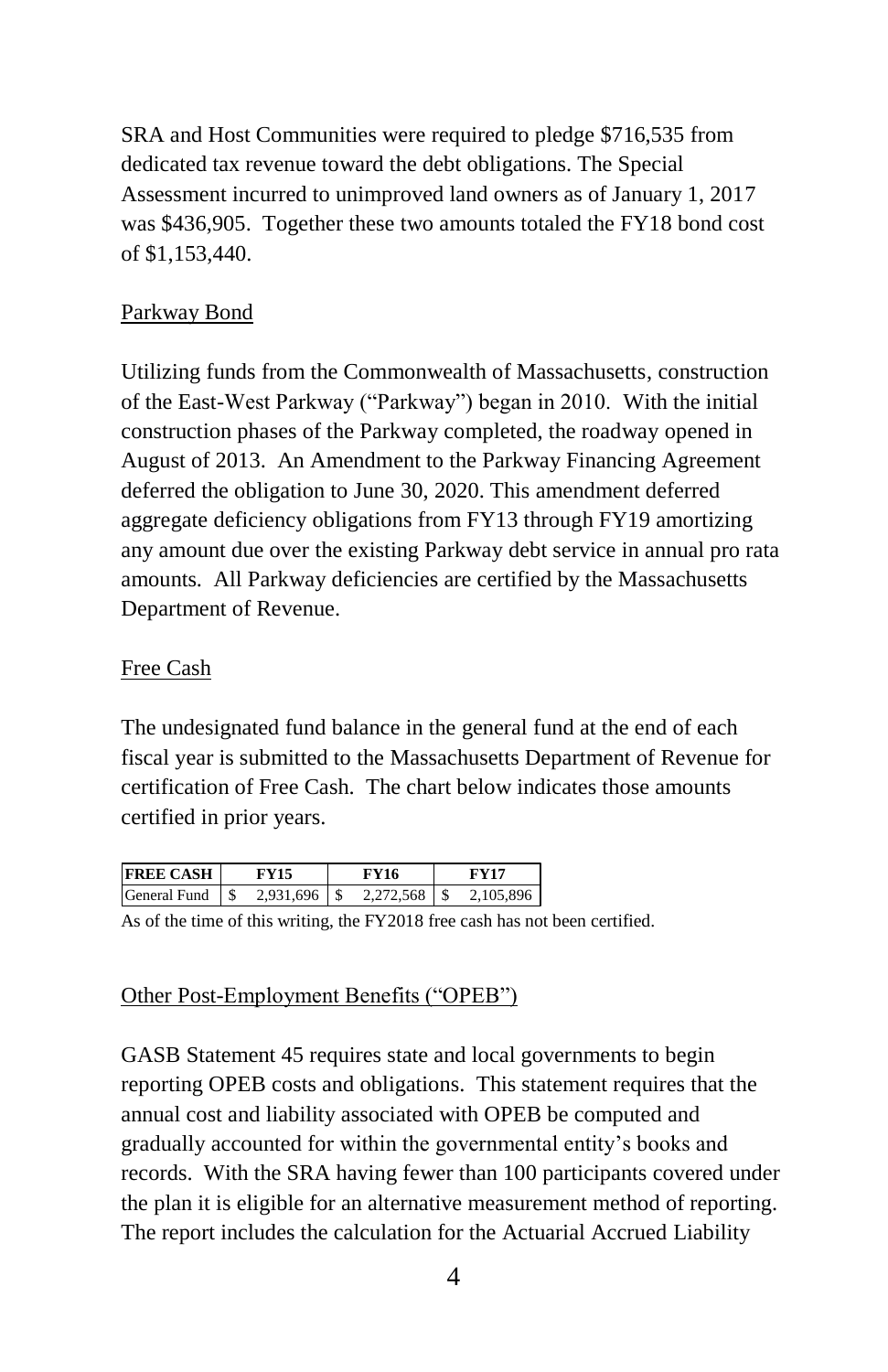("AAL") which is defined as the total projected liability for OPEB covered under the plan. The AAL calculation uses the data on active employees, employees who are eligible for retiree healthcare, current retirees and beneficiaries. Utilizing this approved methodology and an independent firm to perform the calculations, it was previously determined that potential liability was \$288,727. A separate stabilization fund was established for the specific purpose of holding such funds. As of June 30, 2018, this fund had a balance of \$ 297,321.

## Retirement Board

The SRA is a member of the Plymouth County Retirement Association ("PCRA"). The PCRA is comprised of a five-member Board of Directors with the fiduciary responsibility for the fund assets.

## Enterprise Funds

The SRA provides Union Point residents with water supply and sewer disposal through a contractual agreement with the Town of Weymouth. The SRA previously adopted Chapter 44, Section 53F ½ of the General Laws for water and sewer activities. Revenues collected are dedicated solely to offset operating expenditures. Any excess balance at year end remains with the enterprise fund. The FY2018 Water/Sewer Enterprise Fund Budget was \$625,000.

In January 2018 the Town of Weymouth took over billing and collections for all of the existing water and sewer customers at Union Point. As of June 30, 2018, the SRA still retained all O&M responsibilities, however all new revenues are now going to the Town of Weymouth.

# Retained Earnings

The undesignated fund balance in the enterprise fund at the end of each fiscal year is submitted to the Massachusetts Department of Revenue for certification of Retained Earnings.

The chart below indicates those amounts certified in prior years.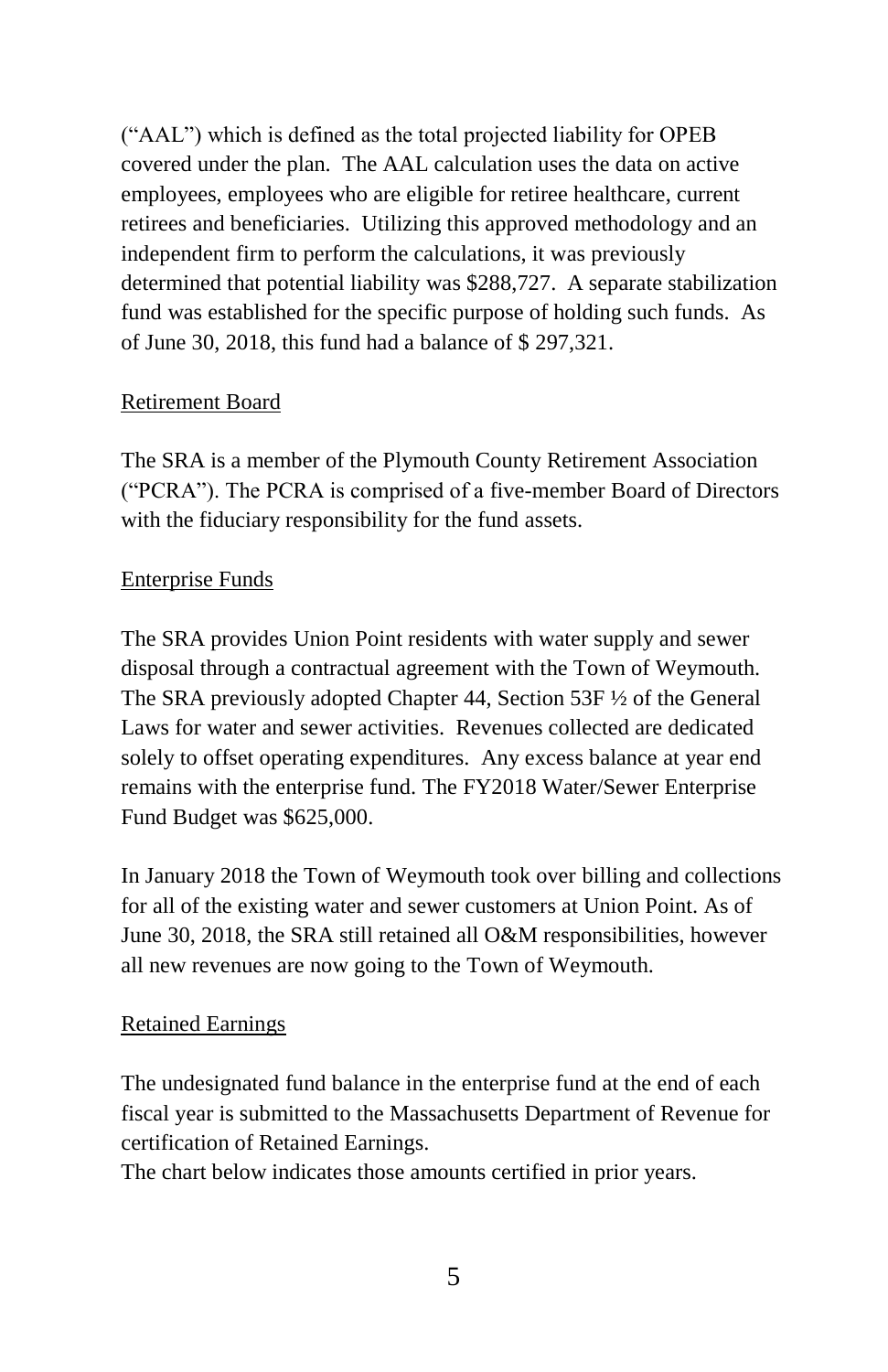| <b>Retained Earnings</b> | FY15    | FY16    | <b>FV17</b> |
|--------------------------|---------|---------|-------------|
| Enterprise Fund          | 529,780 | 600.752 | 777.821     |

As of the time of this writing, the FY2018 retained earnings have not been certified.

#### Cash Management

Investment options are limited and governed by the General Laws. Cash was invested primarily in money market accounts. All SRA financial institutions have been rated by Veribanc as "green with three stars". These ratings are reviewed on a semi-annually basis.

#### Risk Management

The SRA insurance coverage under FY18 policies included: general liability, property, automobile, directors and officer's coverage, worker's compensation, and an additional umbrella liability policy.

### **State Audit**

On March 29, 2018 the Auditor of the Commonwealth released a performance audit of the SRA for the period of July 1, 2014 through December 31, 2016. The primary finding from the State Auditor was that the SRA should take additional measures to ensure its financial solvency. The recommendation from the State Auditor was for the SRA to 'immediately develop plans and take the measures necessary to ensure that it can fund its contingent liabilities should they occur, in addition to making sure its future cash flow needs will be fully met'. In response to the findings, the Board of Directors voted a \$400,000 transfer into the Stabilization Fund, increasing the SRA's solvency.

### SRA Advisory Board

The Advisory Board reviewed the General Fund and Enterprise Fund Budgets; and presented their comments and concerns for the benefit of the Authority at joint meetings with the Board of Directors.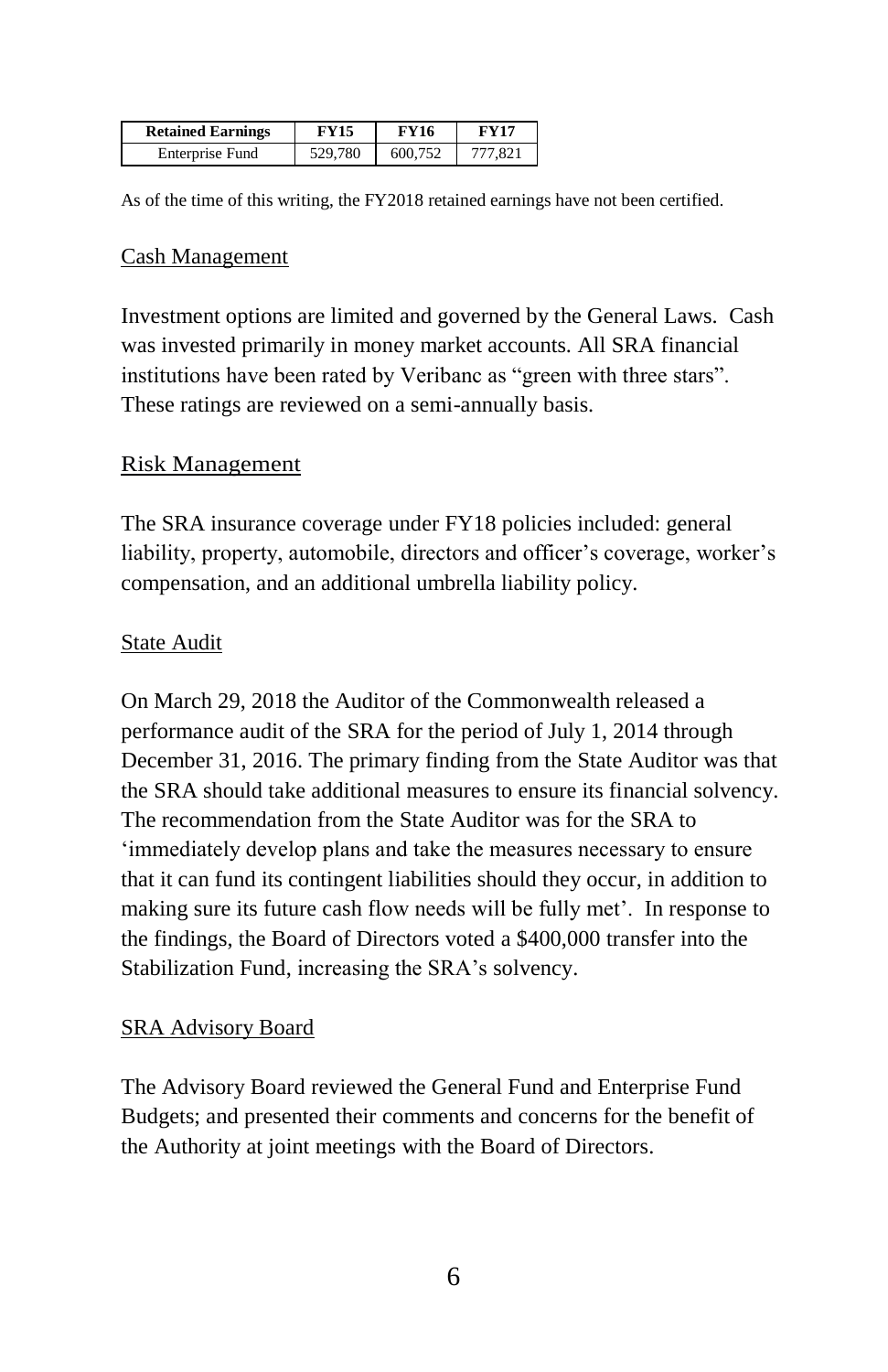#### Chapter 291 of the Acts of 2014 Section 11(d)

The purposes of the advisory board shall be as follows: (i) to review the annual report of the authority and to prepare comments thereon for the benefit of the authority, the governor and the towns and to make such examinations of the reports on the authority's records and affairs as the advisory board deems appropriate; (ii) to hold regular meetings twice annually with the board of directors of the authority and, at the discretion of the advisory board and with the concurrence of the board of directors of the authority, special meetings with the board of directors of the authority as it deems necessary and appropriate on matters relating to the authority, and to hold meetings at other times as the advisory board may determine; (iii) to make recommendations to the authority on any budget; (iv) to make recommendations to the governor, the general court and the towns regarding the authority, its programs, and the project; and (v) to determine, from time to time compensation for the directors pursuant to section 9.

Advisory Board members serve at the pleasure of:

| Weymouth:                   | Carol Karlberg - Chairman                                 |
|-----------------------------|-----------------------------------------------------------|
|                             | Eric Miller                                               |
| Rockland:                   | Mark Pulsifer                                             |
|                             | (vacant)                                                  |
| Abington:                   | Joseph Shea                                               |
| Hingham:                    | William Koplovsky                                         |
|                             | Metropolitan Area Planning Council: Martin Pillsbury      |
|                             | Old Colony Planning Council: Bruce Hughes - Vice Chairman |
| Gubernatorial Appointments: |                                                           |
|                             | Lawrence Leahy, Skilled in Real Estate Development        |
|                             | Benjamin Stone, (MA Administration & Finance)             |
|                             | (vacant seat) - Housing and Economic Development          |

#### SRA Board of Directors

The Board's powers and management of the redevelopment of the former SWNAS ensure that development and use of land is carried out in compliance with the Enabling Legislation, Zoning and Land Use By-laws and the Regulations. The Board has made governing decisions in the capacity of a Permit Granting Authority (PGA), Special Permit Granting Authority (SPGA), Variance Granting Authority (VGA), Applicable Subdivision Board (ASB) and Conservation Commission.

In January 2018 the Board voted to offer the Executive Director position to Paul Niedzwiecki. Mr. Niedzwiecki, who also serves as General Counsel for the SRA, started his employment on February 5, 2018.